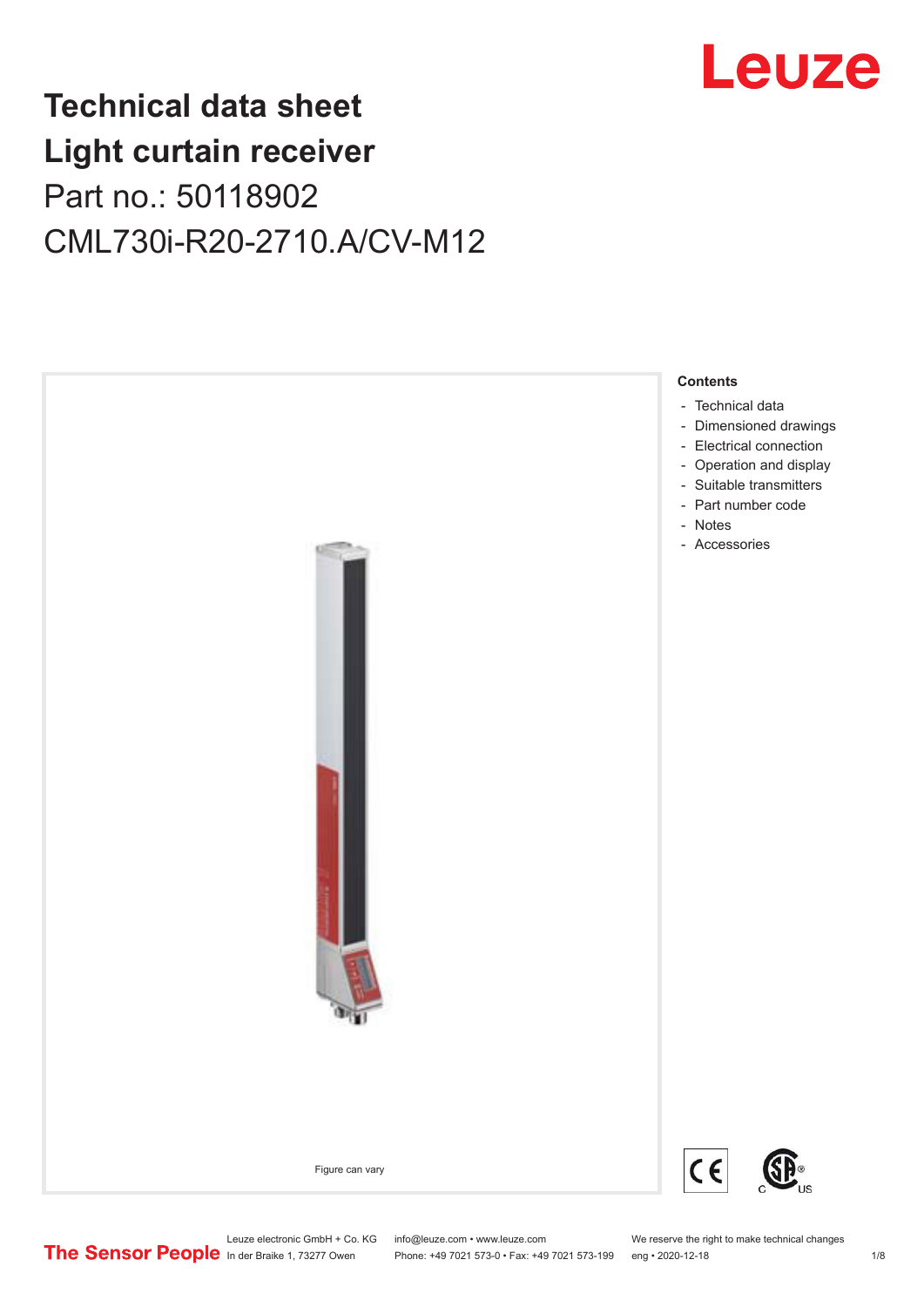## <span id="page-1-0"></span>**Technical data**

#### **Basic data**

| <b>Dasic uala</b>                              |                                                                                                             |
|------------------------------------------------|-------------------------------------------------------------------------------------------------------------|
| <b>Series</b>                                  | 730                                                                                                         |
| <b>Operating principle</b>                     | Throughbeam principle                                                                                       |
| Device type                                    | Receiver                                                                                                    |
| <b>Contains</b>                                | 2x BT-NC sliding block                                                                                      |
| <b>Application</b>                             | Detection of transparent objects                                                                            |
|                                                | Object measurement                                                                                          |
|                                                |                                                                                                             |
| <b>Special version</b>                         |                                                                                                             |
| <b>Special version</b>                         | Crossed-beam scanning                                                                                       |
|                                                | Diagonal-beam scanning                                                                                      |
|                                                | Parallel-beam scanning                                                                                      |
| <b>Optical data</b>                            |                                                                                                             |
|                                                |                                                                                                             |
| <b>Operating range</b>                         | Guaranteed operating range                                                                                  |
| <b>Operating range</b>                         | 0.39.5m                                                                                                     |
| Operating range, transparent media             | 0.33.5m                                                                                                     |
| <b>Operating range limit</b>                   | Typical operating range                                                                                     |
| <b>Operating range limit</b>                   | $0.212$ m                                                                                                   |
| <b>Measurement field length</b>                | 2,710 mm                                                                                                    |
| <b>Number of beams</b>                         | 136 Piece(s)                                                                                                |
| Beam spacing                                   | 20 mm                                                                                                       |
| <b>Measurement data</b>                        |                                                                                                             |
| Minimum object diameter                        | 30 mm                                                                                                       |
|                                                |                                                                                                             |
| <b>Electrical data</b>                         |                                                                                                             |
| <b>Protective circuit</b>                      | Polarity reversal protection                                                                                |
|                                                | Short circuit protected                                                                                     |
|                                                | <b>Transient protection</b>                                                                                 |
|                                                |                                                                                                             |
| Performance data                               |                                                                                                             |
| Supply voltage $U_{B}$                         | 18  30 V, DC                                                                                                |
| <b>Residual ripple</b>                         | 0  15 %, From U <sub>B</sub>                                                                                |
| <b>Open-circuit current</b>                    | 0  435 mA, The specified values refer<br>to the entire package consisting of trans-<br>mitter and receiver. |
|                                                |                                                                                                             |
| Outputs                                        |                                                                                                             |
| Number of analog outputs                       | 2 Piece(s)                                                                                                  |
|                                                |                                                                                                             |
| <b>Analog outputs</b><br><b>Current</b>        | 024mA                                                                                                       |
|                                                | 011V                                                                                                        |
| Voltage                                        |                                                                                                             |
| Analog output 1                                |                                                                                                             |
| <b>Type</b>                                    | Voltage                                                                                                     |
|                                                |                                                                                                             |
| <b>Analog output 2</b>                         |                                                                                                             |
| <b>Type</b>                                    | Current                                                                                                     |
|                                                |                                                                                                             |
| Inputs/outputs selectable                      |                                                                                                             |
| Output current, max.                           | 100 mA                                                                                                      |
| Input resistance                               | $6,000 \Omega$                                                                                              |
| Number of inputs/outputs selectable 2 Piece(s) |                                                                                                             |
| Type                                           | Inputs/outputs selectable                                                                                   |
| Voltage type, outputs                          | DC                                                                                                          |
| Switching voltage, outputs                     | Typ. $U_R / 0 V$                                                                                            |
| Voltage type, inputs                           | DC                                                                                                          |
| Switching voltage, inputs                      | high: ≥6V                                                                                                   |

| Input/output 1                 |                              |
|--------------------------------|------------------------------|
| Activation/disable delay       | 1 <sub>ms</sub>              |
| <b>Timing</b>                  |                              |
| <b>Readiness delay</b>         | 450 ms                       |
| <b>Cycle time</b>              | $1.51$ ms                    |
| Response time per beam         | $10 \mu s$                   |
| <b>Service interface</b>       |                              |
| <b>Type</b>                    | IO-Link                      |
| <b>IO-Link</b>                 |                              |
| <b>Function</b>                | Configuration via software   |
|                                | Service                      |
| <b>Connection</b>              |                              |
| <b>Number of connections</b>   | 2 Piece(s)                   |
| <b>Plug outlet</b>             | Axial                        |
| <b>Connection 1</b>            |                              |
| <b>Function</b>                | Configuration interface      |
|                                | Signal IN                    |
|                                | Signal OUT                   |
|                                | Voltage supply               |
| <b>Type of connection</b>      | Connector                    |
| <b>Thread size</b>             | M12                          |
| Type                           | Male                         |
| <b>Material</b>                | Metal                        |
| No. of pins                    | 8 -pin                       |
| Encoding                       | A-coded                      |
|                                |                              |
| <b>Connection 2</b>            |                              |
| <b>Function</b>                | Connection to transmitter    |
| <b>Type of connection</b>      | Connector                    |
| <b>Thread size</b>             | M <sub>12</sub>              |
| <b>Type</b><br><b>Material</b> | Female                       |
|                                | Metal                        |
| No. of pins                    | 5-pin<br>A-coded             |
| Encoding                       |                              |
| <b>Mechanical data</b>         |                              |
| Design                         | Cubic                        |
| Dimension (W x H x L)          | 29 mm x 35.4 mm x 2,795 mm   |
| <b>Housing material</b>        | Metal                        |
| <b>Metal housing</b>           | Aluminum                     |
| Lens cover material            | Plastic                      |
| Net weight                     | 2,750q                       |
| <b>Housing color</b>           | Silver                       |
| Type of fastening              | Groove mounting              |
|                                | Via optional mounting device |
| <b>Operation and display</b>   |                              |
| Type of display                | LED                          |
|                                | OLED display                 |
| <b>Number of LEDs</b>          | 2 Piece(s)                   |
| Type of configuration          | Software                     |
|                                | Teach-in                     |
| <b>Operational controls</b>    | Membrane keyboard            |
|                                |                              |

**Leuze** 

low: ≤4V

Leuze electronic GmbH + Co. KG info@leuze.com • www.leuze.com We reserve the right to make technical changes

ln der Braike 1, 73277 Owen Phone: +49 7021 573-0 • Fax: +49 7021 573-199 eng • 2020-12-18 2/8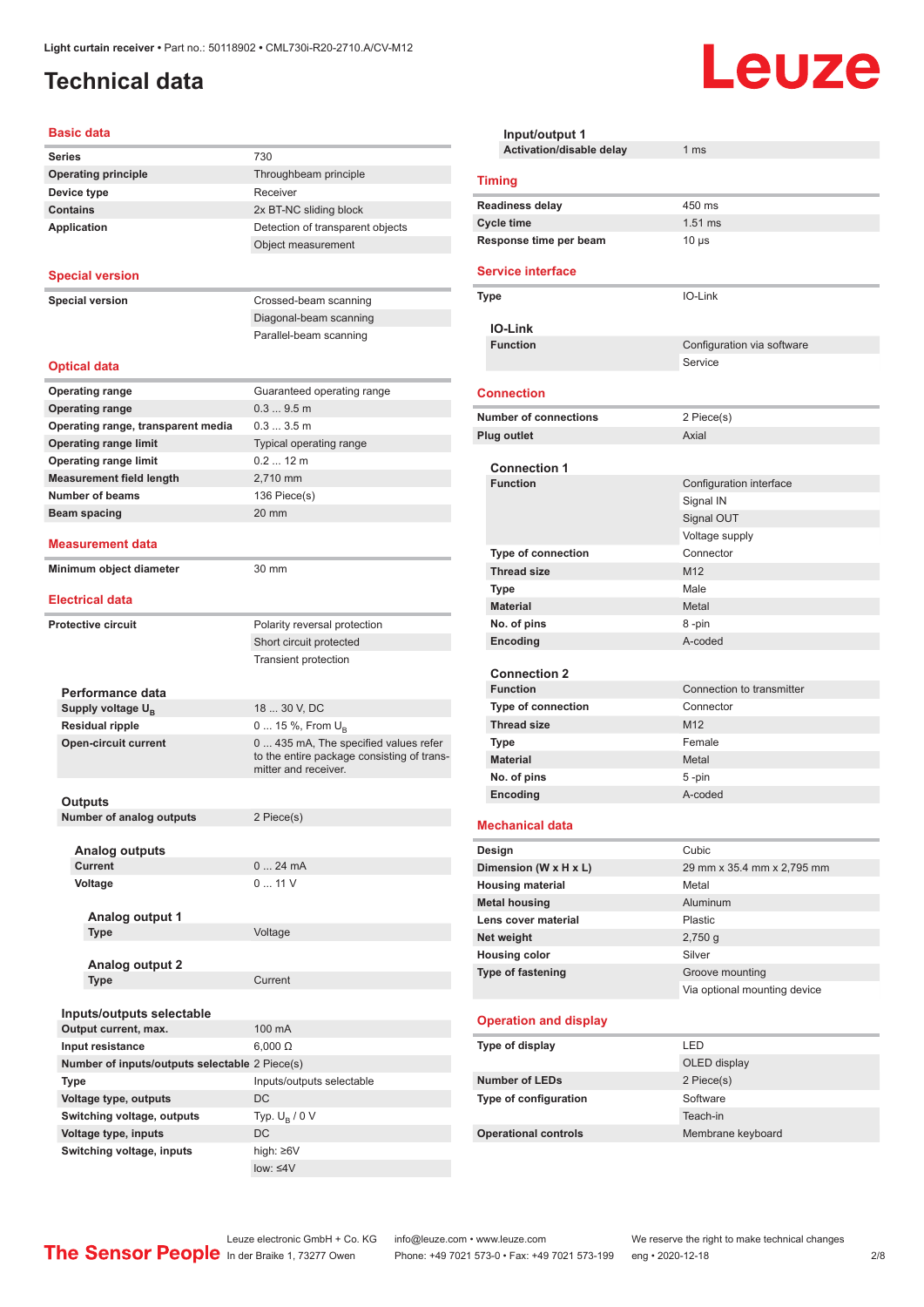## **Technical data**

# Leuze

#### **Environmental data**

| Ambient temperature, operation | $-3060 °C$     |  |
|--------------------------------|----------------|--|
| Ambient temperature, storage   | $-40$ 70 °C    |  |
| <b>Certifications</b>          |                |  |
| Degree of protection           | IP 65          |  |
| <b>Protection class</b>        | $\mathbf{III}$ |  |
| <b>Certifications</b>          | c CSA US       |  |
| Standards applied              | IEC 60947-5-2  |  |

#### **Classification**

| <b>Customs tariff number</b> | 90314990 |
|------------------------------|----------|
| eCl@ss 5.1.4                 | 27270910 |
| eCl@ss 8.0                   | 27270910 |
| eCl@ss 9.0                   | 27270910 |
| eCl@ss 10.0                  | 27270910 |
| eCl@ss 11.0                  | 27270910 |
| <b>ETIM 5.0</b>              | EC002549 |
| <b>ETIM 6.0</b>              | EC002549 |
| <b>ETIM 7.0</b>              | EC002549 |
|                              |          |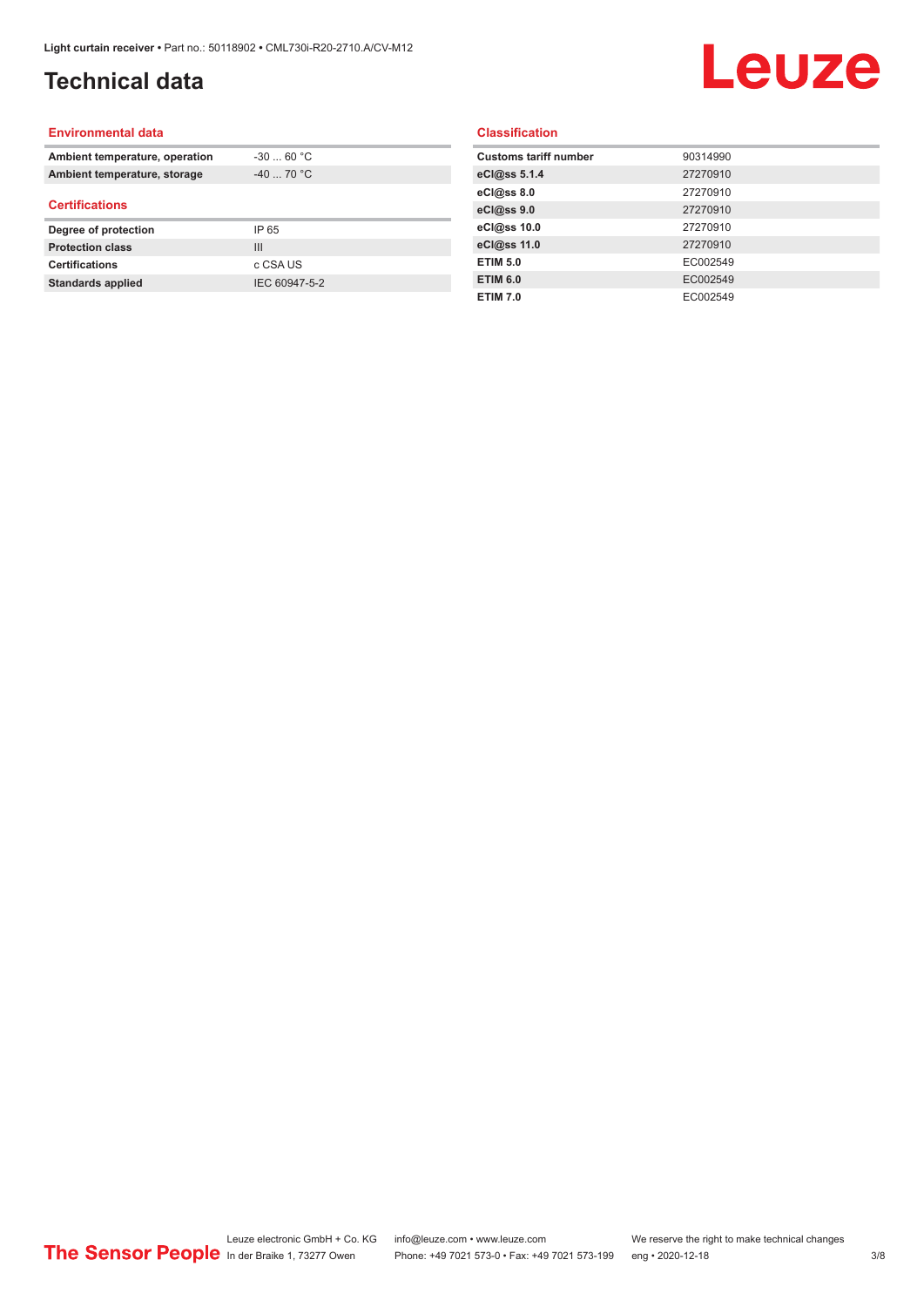### <span id="page-3-0"></span>**Dimensioned drawings**

All dimensions in millimeters



- A Beam spacing 20 mm
- B Measurement field length 2710 mm
- F M6 thread

G Fastening groove

- R Receiver
	- Y 5 mm

T Transmitter

Leuze electronic GmbH + Co. KG info@leuze.com • www.leuze.com We reserve the right to make technical changes<br>
The Sensor People in der Braike 1, 73277 Owen Phone: +49 7021 573-0 • Fax: +49 7021 573-199 eng • 2020-12-18 Phone: +49 7021 573-0 • Fax: +49 7021 573-199 eng • 2020-12-18 4/8

# **Leuze**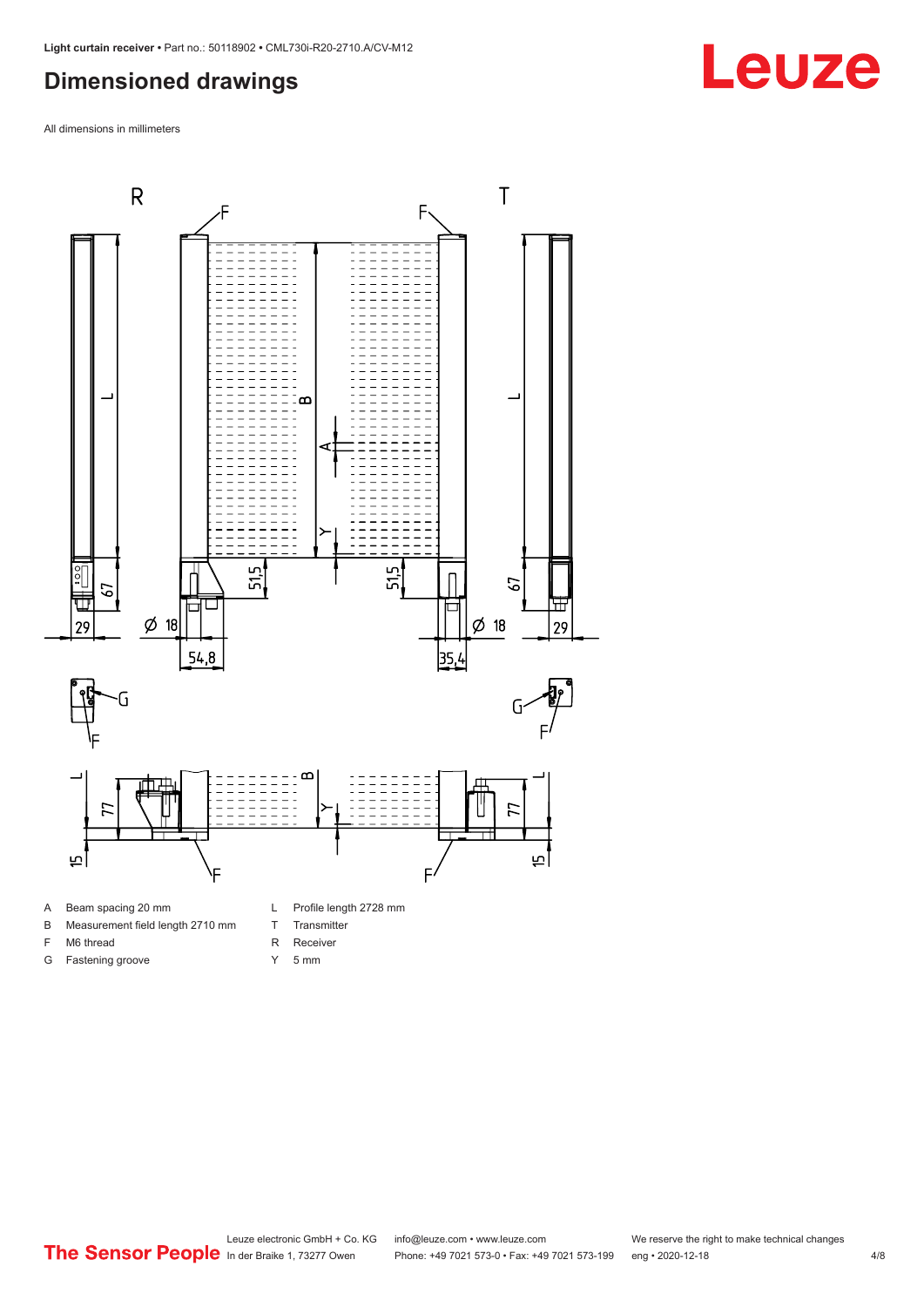### <span id="page-4-0"></span>**Dimensioned drawings**





A PWR / SW IN / OUT

## **Electrical connection**

**Connection 1**

| <b>Function</b>    | Configuration interface<br>Signal IN |
|--------------------|--------------------------------------|
|                    | Signal OUT                           |
|                    | Voltage supply                       |
| Type of connection | Connector                            |
| <b>Thread size</b> | M12                                  |
| <b>Type</b>        | Male                                 |
| <b>Material</b>    | Metal                                |
| No. of pins        | 8-pin                                |
| Encoding           | A-coded                              |

#### **Pin Pin assignment**

| 1              | $V +$            |
|----------------|------------------|
| $\overline{2}$ | I/O <sub>1</sub> |
| 3              | GND              |
| $\overline{4}$ | IO-Link          |
| 5              | I/O <sub>2</sub> |
| 6              | OUT V            |
| $\overline{7}$ | OUT mA           |
| 8              | <b>AGND</b>      |
|                |                  |



#### **Connection 2**

| <b>Function</b>    | Connection to transmitter |
|--------------------|---------------------------|
| Type of connection | Connector                 |
| <b>Thread size</b> | M12                       |
| <b>Type</b>        | Female                    |
| <b>Material</b>    | Metal                     |
| No. of pins        | $5$ -pin                  |
| Encoding           | A-coded                   |

#### **Pin Pin assignment**

| л              | <b>FE/SHIELD</b> |
|----------------|------------------|
| $\overline{2}$ | V+               |
| 3              | <b>GND</b>       |
| 4              | RS 485 Tx+       |
| 5              | RS 485 Tx-       |

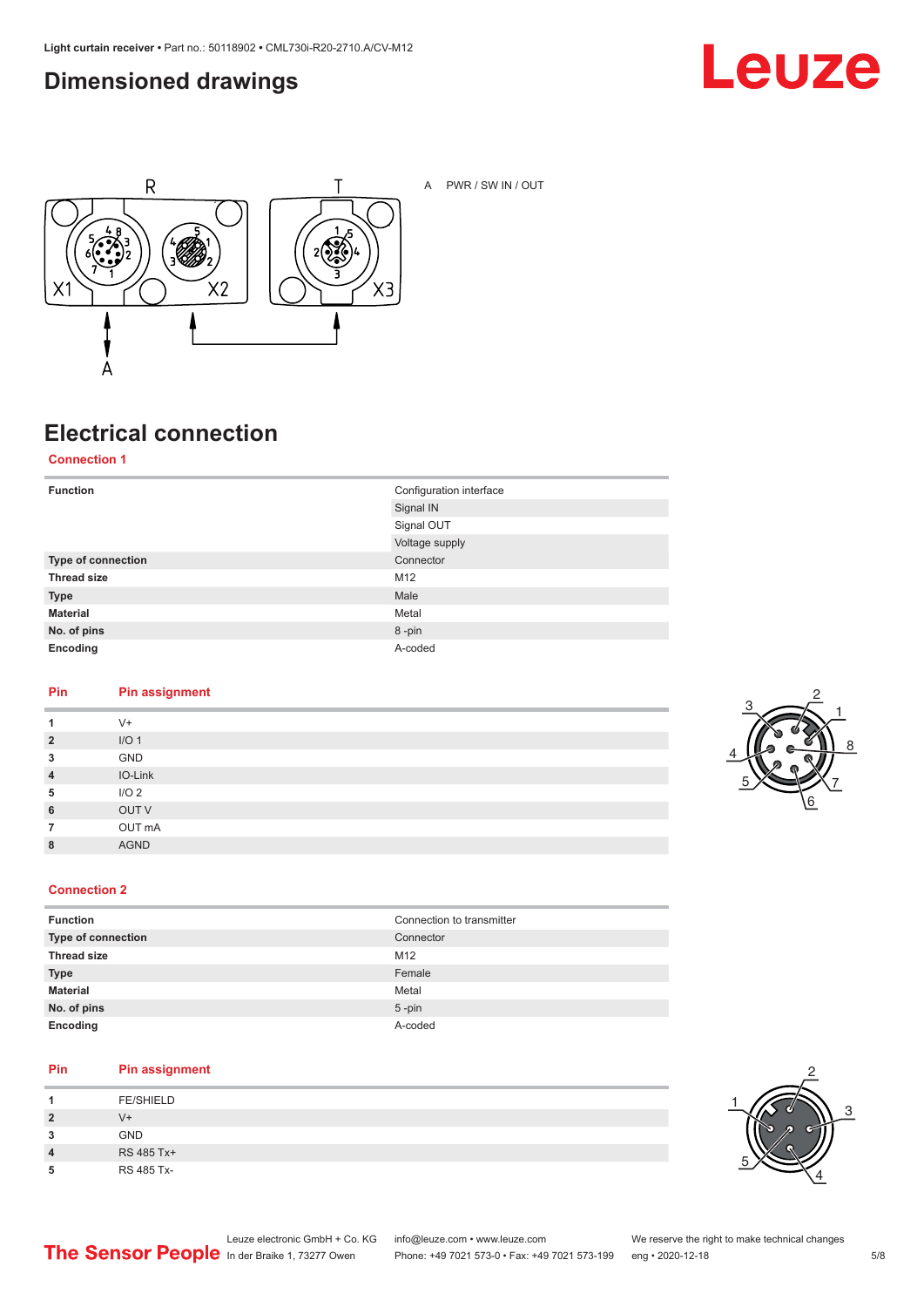## **Operation and display**

<span id="page-5-0"></span>

| <b>.ight curtain receiver •</b> Part no.: 50118902 • CML730i-R20-2710.A/CV-M12 |                              |                                        |
|--------------------------------------------------------------------------------|------------------------------|----------------------------------------|
|                                                                                | <b>Operation and display</b> | Leuze                                  |
| LED                                                                            | <b>Display</b>               | <b>Meaning</b>                         |
|                                                                                | Green, continuous light      | Operational readiness                  |
|                                                                                | Green, flashing              | Teach / error                          |
|                                                                                | Yellow, continuous light     | Light path free, with function reserve |
|                                                                                | Yellow, flashing             | No function reserve                    |
|                                                                                | Off                          | Object detected                        |

#### **Suitable transmitters**

| Part no. | <b>Designation</b>         | <b>Article</b>               | <b>Description</b>                                                      |
|----------|----------------------------|------------------------------|-------------------------------------------------------------------------|
| 50118645 | CML730i-T20-<br>2710.A-M12 | Light curtain<br>transmitter | Operating range: 0.3  9.5 m<br>Connection: Connector, M12, Axial, 5-pin |

#### **Part number code**

Part designation: **CML7XXi-YZZ-AAAA.BCCCDDD-EEEFFF**

| <b>CML</b>           | <b>Operating principle</b><br>Measuring light curtain                                                                                     |
|----------------------|-------------------------------------------------------------------------------------------------------------------------------------------|
| 7XXi                 | <b>Series</b><br>720i: 720i series<br>730i: 730i series                                                                                   |
| Y                    | Device type<br>T: transmitter<br>R: receiver                                                                                              |
| <b>ZZ</b>            | <b>Beam spacing</b><br>05:5 mm<br>10:10 mm<br>20:20 mm<br>40:40 mm                                                                        |
| <b>AAAA</b>          | Measurement field length [mm], dependent on beam spacing                                                                                  |
| в                    | Equipment<br>A: connector outlet, axial<br>R: rear connector outlet                                                                       |
| CCC                  | Interface<br>L: IO-Link<br>/CN: CANopen<br>/PB: PROFIBUS<br>/PN: PROFINET<br>/CV: Analog current and voltage output<br>/D3: RS 485 Modbus |
| <b>DDD</b>           | <b>Special equipment</b><br>-PS: Power Setting                                                                                            |
| <b>EEE</b>           | <b>Electrical connection</b><br>M12: M12 connector                                                                                        |
| <b>FFF</b>           | -EX: Explosion protection                                                                                                                 |
| <b>Note</b>          |                                                                                                                                           |
|                      |                                                                                                                                           |
| $\ddot{\phantom{a}}$ | $\&$ A list with all available device types can be found on the Leuze website at www.leuze.com.                                           |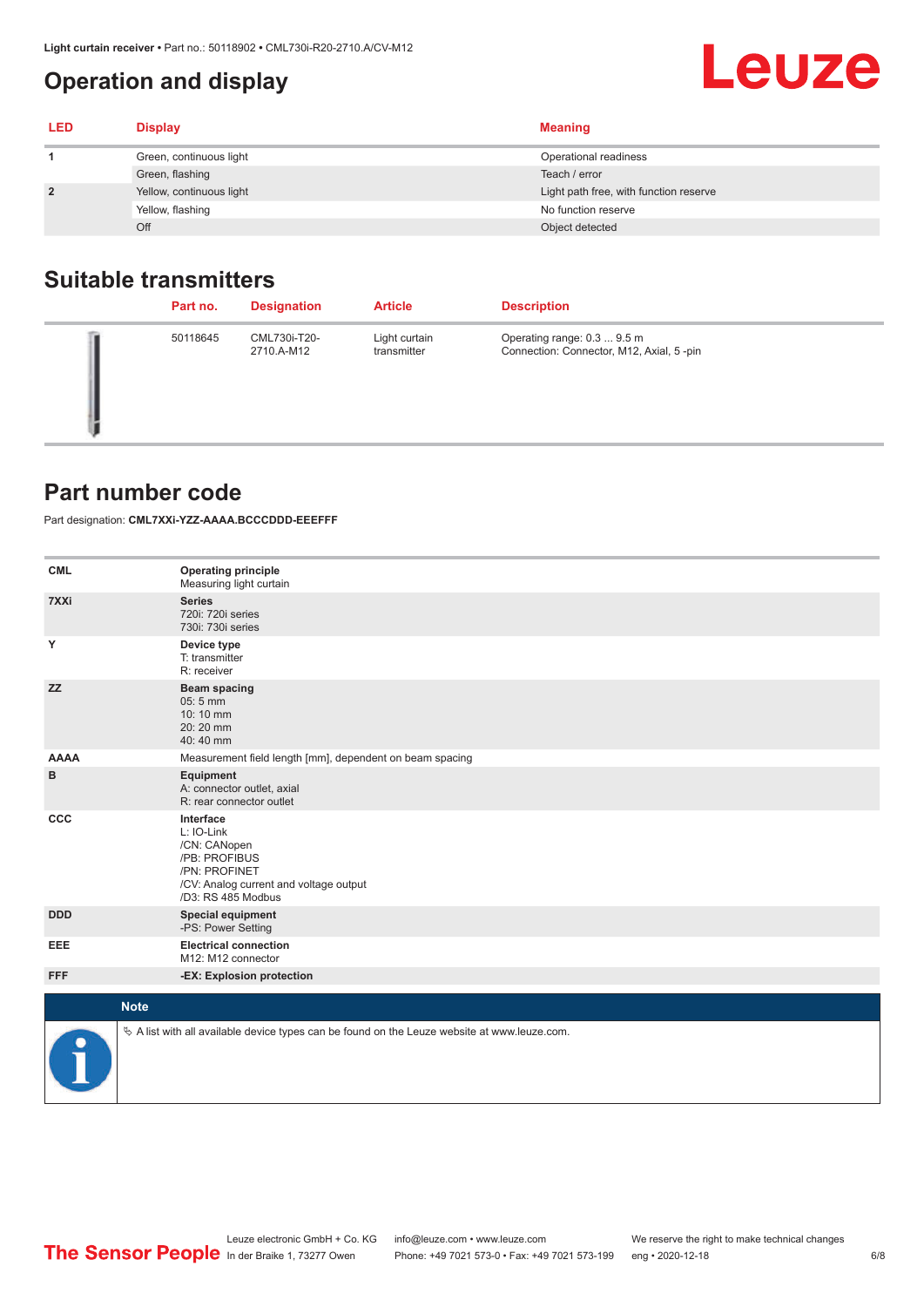#### <span id="page-6-0"></span>**Notes**



#### **Observe intended use!**

 $\%$  This product is not a safety sensor and is not intended as personnel protection.

 $\%$  The product may only be put into operation by competent persons.

 $\%$  Only use the product in accordance with its intended use.

| <b>For UL applications:</b>                                                                                                                                                     |
|---------------------------------------------------------------------------------------------------------------------------------------------------------------------------------|
| $\%$ For UL applications, use is only permitted in Class 2 circuits in accordance with the NEC (National Electric Code).                                                        |
| These proximity switches shall be used with UL Listed Cable assemblies rated 30V, 0.5A min, in the field installation, or equivalent (categories: CYJV/<br>CYJV7 or PVVA/PVVA7) |

#### **Accessories**

#### Connection technology - Connection cables

|   | Part no. | <b>Designation</b> | <b>Article</b>   | <b>Description</b>                                                                                                                                          |
|---|----------|--------------------|------------------|-------------------------------------------------------------------------------------------------------------------------------------------------------------|
| ₿ | 50135128 | KD S-M12-8A-P1-050 | Connection cable | Connection 1: Connector, M12, Axial, Female, A-coded, 8-pin<br>Connection 2: Open end<br>Shielded: Yes<br>Cable length: 5,000 mm<br>Sheathing material: PUR |

#### Connection technology - Interconnection cables

|   |                   | Part no. | <b>Designation</b>                     | <b>Article</b>        | <b>Description</b>                                                                                                                                                                                                                                    |
|---|-------------------|----------|----------------------------------------|-----------------------|-------------------------------------------------------------------------------------------------------------------------------------------------------------------------------------------------------------------------------------------------------|
| e | $(\cdot$ : :<br>b | 50129781 | <b>KDS DN-M12-5A-</b><br>M12-5A-P3-050 | Interconnection cable | Suitable for interface: IO-Link, DeviceNet, CANopen<br>Connection 1: Connector, M12, Axial, Female, A-coded, 5-pin<br>Connection 2: Connector, M12, Axial, Male, A-coded, 5-pin<br>Shielded: Yes<br>Cable length: 5,000 mm<br>Sheathing material: PUR |

#### Mounting technology - Mounting brackets

|               | Part no. | <b>Designation</b> | <b>Article</b>      | <b>Description</b>                                                                                                                                                                                                        |
|---------------|----------|--------------------|---------------------|---------------------------------------------------------------------------------------------------------------------------------------------------------------------------------------------------------------------------|
| <b>Altres</b> | 50142900 | BT 700M.5-2SET     | Mounting device set | Design of mounting device: Bracket mounting<br>Fastening, at system: Through-hole mounting, T slotted hole<br>Mounting bracket, at device: Screw type, Sliding block<br>Type of mounting device: Rigid<br>Material: Steel |

Leuze